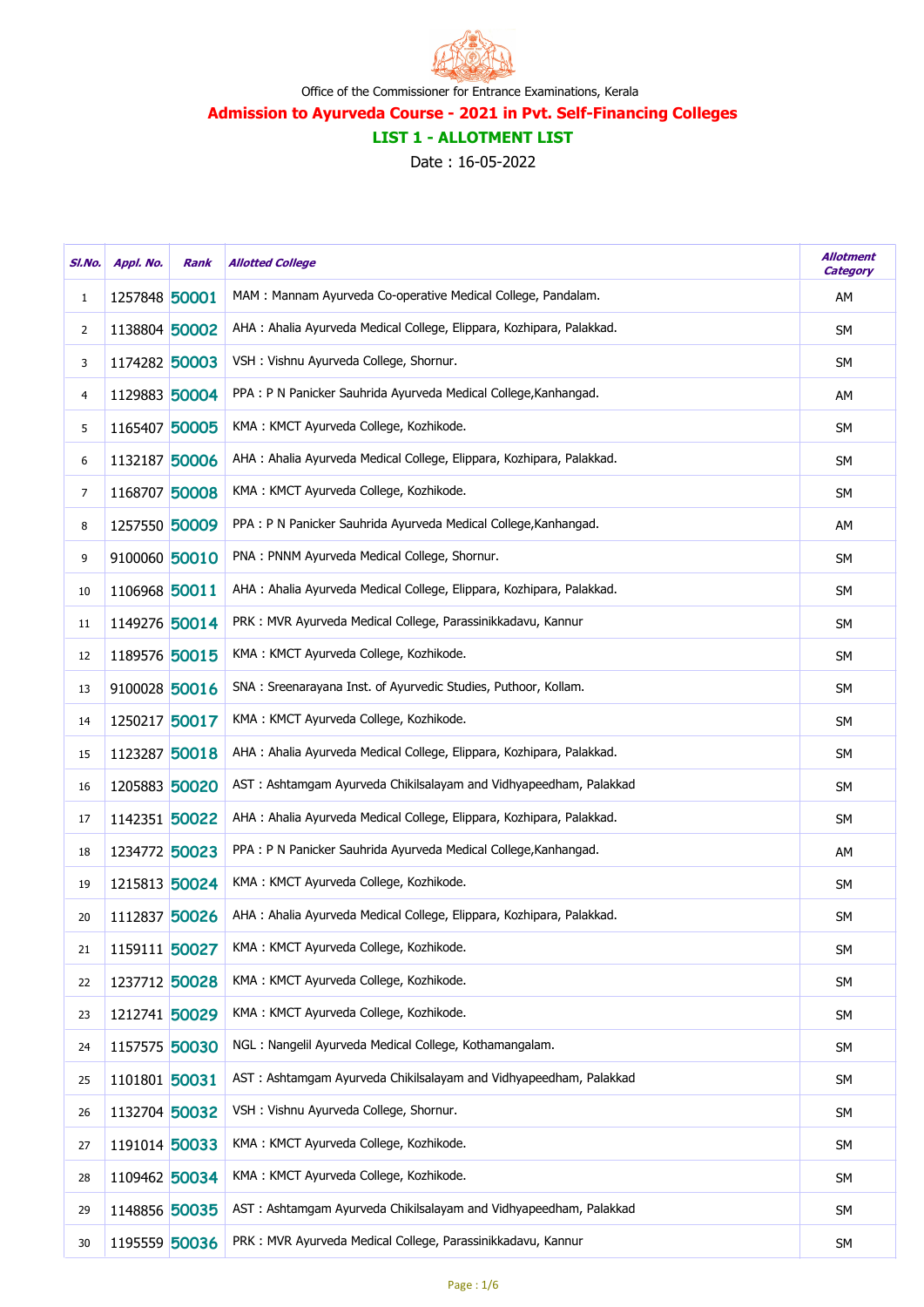

# LIST 1 - ALLOTMENT LIST

| SI.No. | Appl. No.     | Rank | <b>Allotted College</b>                                           | <b>Allotment</b><br><b>Category</b> |
|--------|---------------|------|-------------------------------------------------------------------|-------------------------------------|
| 31     | 1175719 50037 |      | SNA: Sreenarayana Inst. of Ayurvedic Studies, Puthoor, Kollam.    | SΜ                                  |
| 32     | 1187905 50039 |      | SNA: Sreenarayana Inst. of Ayurvedic Studies, Puthoor, Kollam.    | <b>SM</b>                           |
| 33     | 1136321 50040 |      | PPA : P N Panicker Sauhrida Ayurveda Medical College, Kanhangad.  | AΜ                                  |
| 34     | 1110203 50041 |      | SNA: Sreenarayana Inst. of Ayurvedic Studies, Puthoor, Kollam.    | <b>SM</b>                           |
| 35     | 1130610 50042 |      | VSH : Vishnu Ayurveda College, Shornur.                           | <b>SM</b>                           |
| 36     | 1232571 50043 |      | NGL: Nangelil Ayurveda Medical College, Kothamangalam.            | <b>SM</b>                           |
| 37     | 1207426 50044 |      | SGA : Santhigiri Ayurveda Medical College, Palakkad.              | <b>SM</b>                           |
| 38     | 1157822 50045 |      | SNA : Sreenarayana Inst. of Ayurvedic Studies, Puthoor, Kollam.   | SΜ                                  |
| 39     | 1111669 50046 |      | MAM : Mannam Ayurveda Co-operative Medical College, Pandalam.     | <b>SM</b>                           |
| 40     | 1120596 50047 |      | SNA: Sreenarayana Inst. of Ayurvedic Studies, Puthoor, Kollam.    | <b>SM</b>                           |
| 41     | 1217728 50048 |      | KMA: KMCT Ayurveda College, Kozhikode.                            | <b>SM</b>                           |
| 42     | 1215137 50049 |      | AST: Ashtamgam Ayurveda Chikilsalayam and Vidhyapeedham, Palakkad | SΜ                                  |
| 43     | 1212303 50050 |      | VSH : Vishnu Ayurveda College, Shornur.                           | SΜ                                  |
| 44     | 1115291 50051 |      | PRK : MVR Ayurveda Medical College, Parassinikkadavu, Kannur      | <b>SM</b>                           |
| 45     | 1134994 50053 |      | KMA: KMCT Ayurveda College, Kozhikode.                            | <b>SM</b>                           |
| 46     | 1181365 50054 |      | SNA: Sreenarayana Inst. of Ayurvedic Studies, Puthoor, Kollam.    | <b>SM</b>                           |
| 47     | 1128099 50055 |      | SNA : Sreenarayana Inst. of Ayurvedic Studies, Puthoor, Kollam.   | SΜ                                  |
| 48     | 1138689 50056 |      | SNA : Sreenarayana Inst. of Ayurvedic Studies, Puthoor, Kollam.   | <b>SM</b>                           |
| 49     | 1224331 50057 |      | PPA : P N Panicker Sauhrida Ayurveda Medical College, Kanhangad.  | AΜ                                  |
| 50     | 1232293 50058 |      | KMA: KMCT Ayurveda College, Kozhikode.                            | <b>SM</b>                           |
| 51     | 9100018 50059 |      | KMA: KMCT Ayurveda College, Kozhikode.                            | <b>SM</b>                           |
| 52     | 1177142 50061 |      | NGL: Nangelil Ayurveda Medical College, Kothamangalam.            | <b>SM</b>                           |
| 53     | 1170131 50062 |      | AST: Ashtamgam Ayurveda Chikilsalayam and Vidhyapeedham, Palakkad | <b>SM</b>                           |
| 54     | 1110199 50063 |      | AST: Ashtamgam Ayurveda Chikilsalayam and Vidhyapeedham, Palakkad | <b>SM</b>                           |
| 55     | 1156447 50064 |      | NGL: Nangelil Ayurveda Medical College, Kothamangalam.            | <b>SM</b>                           |
| 56     | 1237969 50065 |      | PRK : MVR Ayurveda Medical College, Parassinikkadavu, Kannur      | <b>SM</b>                           |
| 57     | 1169024 50066 |      | MAM : Mannam Ayurveda Co-operative Medical College, Pandalam.     | <b>SM</b>                           |
| 58     | 1183790 50067 |      | PRK : MVR Ayurveda Medical College, Parassinikkadavu, Kannur      | <b>SM</b>                           |
| 59     | 1104000 50068 |      | PRK : MVR Ayurveda Medical College, Parassinikkadavu, Kannur      | <b>SM</b>                           |
| 60     | 1235441 50069 |      | NGL: Nangelil Ayurveda Medical College, Kothamangalam.            | <b>SM</b>                           |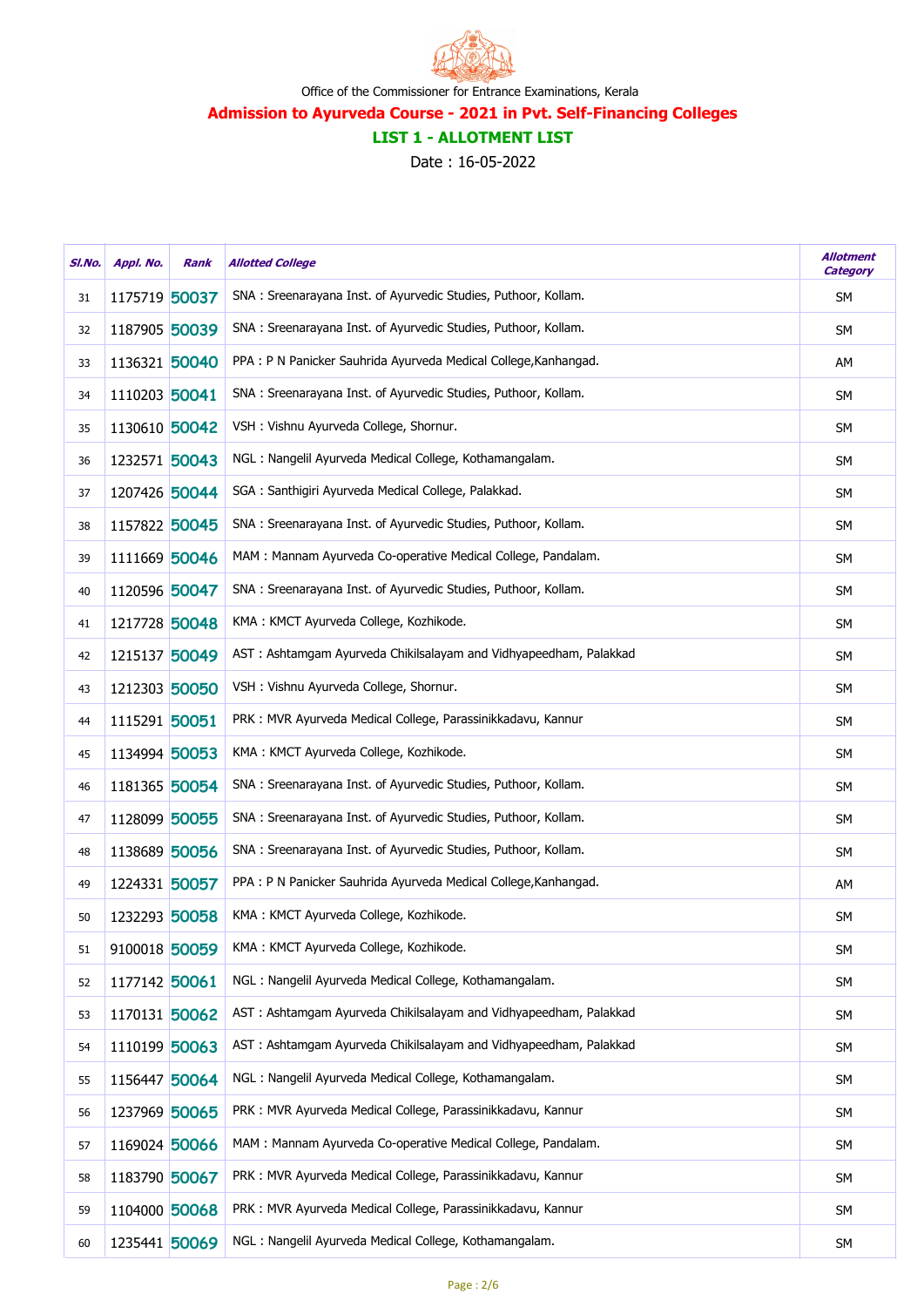

# LIST 1 - ALLOTMENT LIST

| SI.No. | Appl. No.     | Rank | <b>Allotted College</b>                                           | <b>Allotment</b><br><b>Category</b> |
|--------|---------------|------|-------------------------------------------------------------------|-------------------------------------|
| 61     | 1115132 50070 |      | MAM: Mannam Ayurveda Co-operative Medical College, Pandalam.      | SM                                  |
| 62     | 1217649 50071 |      | PRK : MVR Ayurveda Medical College, Parassinikkadavu, Kannur      | SM                                  |
| 63     | 1192197 50072 |      | SGA : Santhigiri Ayurveda Medical College, Palakkad.              | <b>SM</b>                           |
| 64     | 1216383 50073 |      | MAM : Mannam Ayurveda Co-operative Medical College, Pandalam.     | <b>SM</b>                           |
| 65     | 1147587 50074 |      | MAM : Mannam Ayurveda Co-operative Medical College, Pandalam.     | SΜ                                  |
| 66     | 1258018 50075 |      | PPA : P N Panicker Sauhrida Ayurveda Medical College, Kanhangad.  | AM                                  |
| 67     | 1132989 50076 |      | PRK : MVR Ayurveda Medical College, Parassinikkadavu, Kannur      | <b>SM</b>                           |
| 68     | 1213454 50077 |      | AST: Ashtamgam Ayurveda Chikilsalayam and Vidhyapeedham, Palakkad | <b>SM</b>                           |
| 69     | 1105748 50078 |      | NGL: Nangelil Ayurveda Medical College, Kothamangalam.            | SΜ                                  |
| 70     | 1112236 50079 |      | AST: Ashtamgam Ayurveda Chikilsalayam and Vidhyapeedham, Palakkad | <b>SM</b>                           |
| 71     | 1211636 50081 |      | MAM : Mannam Ayurveda Co-operative Medical College, Pandalam.     | <b>SM</b>                           |
| 72     | 1109770 50085 |      | PRK : MVR Ayurveda Medical College, Parassinikkadavu, Kannur      | <b>SM</b>                           |
| 73     | 1217218 50088 |      | VSH: Vishnu Ayurveda College, Shornur.                            | <b>SM</b>                           |
| 74     | 1179464 50091 |      | SGA : Santhigiri Ayurveda Medical College, Palakkad.              | <b>SM</b>                           |
| 75     | 1117829 50092 |      | AST: Ashtamgam Ayurveda Chikilsalayam and Vidhyapeedham, Palakkad | <b>SM</b>                           |
| 76     | 1199220 50093 |      | MAM : Mannam Ayurveda Co-operative Medical College, Pandalam.     | <b>SM</b>                           |
| 77     | 1167461 50094 |      | PRK : MVR Ayurveda Medical College, Parassinikkadavu, Kannur      | SΜ                                  |
| 78     | 1222029 50096 |      | NGL: Nangelil Ayurveda Medical College, Kothamangalam.            | <b>SM</b>                           |
| 79     | 1234226 50097 |      | NGL: Nangelil Ayurveda Medical College, Kothamangalam.            | <b>SM</b>                           |
| 80     | 1243056 50098 |      | MAM: Mannam Ayurveda Co-operative Medical College, Pandalam.      | <b>SM</b>                           |
| 81     | 1106748 50099 |      | NGL: Nangelil Ayurveda Medical College, Kothamangalam.            | <b>SM</b>                           |
| 82     | 1230852 50100 |      | AST: Ashtamgam Ayurveda Chikilsalayam and Vidhyapeedham, Palakkad | <b>SM</b>                           |
| 83     | 1225590 50101 |      | AST: Ashtamgam Ayurveda Chikilsalayam and Vidhyapeedham, Palakkad | SΜ                                  |
| 84     | 1147089 50102 |      | MAM : Mannam Ayurveda Co-operative Medical College, Pandalam.     | <b>SM</b>                           |
| 85     | 1117128 50103 |      | AST: Ashtamgam Ayurveda Chikilsalayam and Vidhyapeedham, Palakkad | <b>SM</b>                           |
| 86     | 1221452 50105 |      | VSH : Vishnu Ayurveda College, Shornur.                           | SΜ                                  |
| 87     | 1108641 50106 |      | MAM : Mannam Ayurveda Co-operative Medical College, Pandalam.     | SΜ                                  |
| 88     | 1174410 50109 |      | PRK : MVR Ayurveda Medical College, Parassinikkadavu, Kannur      | <b>SM</b>                           |
| 89     | 1157061 50110 |      | SGA : Santhigiri Ayurveda Medical College, Palakkad.              | <b>SM</b>                           |
| 90     | 1110289 50111 |      | PRK : MVR Ayurveda Medical College, Parassinikkadavu, Kannur      | <b>SM</b>                           |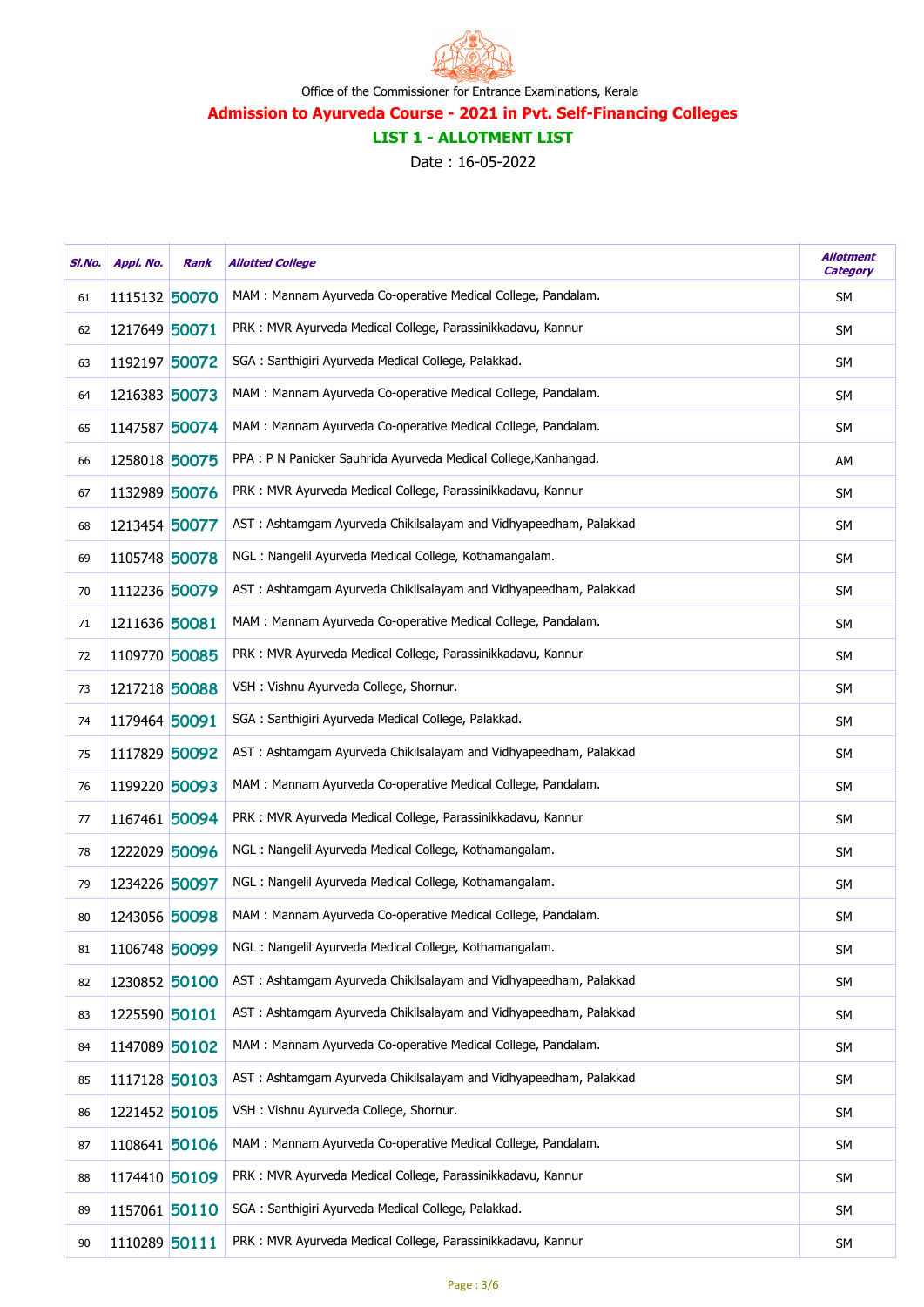

# LIST 1 - ALLOTMENT LIST

| SI.No. | Appl. No.     | Rank | <b>Allotted College</b>                                          | <b>Allotment</b><br><b>Category</b> |
|--------|---------------|------|------------------------------------------------------------------|-------------------------------------|
| 91     | 1226764 50112 |      | MAM: Mannam Ayurveda Co-operative Medical College, Pandalam.     | <b>SM</b>                           |
| 92     | 1232852 50115 |      | SGA: Santhigiri Ayurveda Medical College, Palakkad.              | <b>SM</b>                           |
| 93     | 1124187 50116 |      | PRK : MVR Ayurveda Medical College, Parassinikkadavu, Kannur     | SM                                  |
| 94     | 1154498 50118 |      | MAM: Mannam Ayurveda Co-operative Medical College, Pandalam.     | SM                                  |
| 95     | 1121659 50119 |      | MAM : Mannam Ayurveda Co-operative Medical College, Pandalam.    | <b>SM</b>                           |
| 96     | 1114053 50120 |      | PRK : MVR Ayurveda Medical College, Parassinikkadavu, Kannur     | <b>SM</b>                           |
| 97     | 1198662 50121 |      | VSH : Vishnu Ayurveda College, Shornur.                          | SM                                  |
| 98     | 1130886 50122 |      | MAM: Mannam Ayurveda Co-operative Medical College, Pandalam.     | SM                                  |
| 99     | 1151866 50123 |      | MAM: Mannam Ayurveda Co-operative Medical College, Pandalam.     | SM                                  |
| 100    | 1212671 50125 |      | MAM: Mannam Ayurveda Co-operative Medical College, Pandalam.     | <b>SM</b>                           |
| 101    | 1187474 50126 |      | MAM : Mannam Ayurveda Co-operative Medical College, Pandalam.    | <b>SM</b>                           |
| 102    | 1219013 50131 |      | MAM : Mannam Ayurveda Co-operative Medical College, Pandalam.    | SM                                  |
| 103    | 1146333 50132 |      | SGA : Santhigiri Ayurveda Medical College, Palakkad.             | SM                                  |
| 104    | 1187182 50134 |      | MAM : Mannam Ayurveda Co-operative Medical College, Pandalam.    | <b>SM</b>                           |
| 105    | 1119605 50136 |      | VSH : Vishnu Ayurveda College, Shornur.                          | SM                                  |
| 106    | 1141425 50137 |      | PPA : P N Panicker Sauhrida Ayurveda Medical College, Kanhangad. | SM                                  |
| 107    | 1229836 50139 |      | MAM: Mannam Ayurveda Co-operative Medical College, Pandalam.     | SM                                  |
| 108    | 1162740 50144 |      | VSH : Vishnu Ayurveda College, Shornur.                          | <b>SM</b>                           |
| 109    | 1103540 50145 |      | SGA : Santhigiri Ayurveda Medical College, Palakkad.             | SM                                  |
| 110    | 1229141 50146 |      | VSH : Vishnu Ayurveda College, Shornur.                          | <b>SM</b>                           |
| 111    | 1115073 50148 |      | SGA : Santhigiri Ayurveda Medical College, Palakkad.             | <b>SM</b>                           |
| 112    | 1122199 50152 |      | SGA : Santhigiri Ayurveda Medical College, Palakkad.             | <b>SM</b>                           |
| 113    | 1112203 50158 |      | SGA : Santhigiri Ayurveda Medical College, Palakkad.             | <b>SM</b>                           |
| 114    | 1159046 50160 |      | PPA : P N Panicker Sauhrida Ayurveda Medical College, Kanhangad. | <b>SM</b>                           |
| 115    | 1102577 50161 |      | PPA : P N Panicker Sauhrida Ayurveda Medical College, Kanhangad. | <b>SM</b>                           |
| 116    | 1130758 50164 |      | PPA : P N Panicker Sauhrida Ayurveda Medical College, Kanhangad. | <b>SM</b>                           |
| 117    | 1247458 50165 |      | VSH : Vishnu Ayurveda College, Shornur.                          | <b>SM</b>                           |
| 118    | 1234414 50168 |      | SGA : Santhigiri Ayurveda Medical College, Palakkad.             | SM                                  |
| 119    | 1178259 50170 |      | VSH : Vishnu Ayurveda College, Shornur.                          | <b>SM</b>                           |
| 120    | 1152263 50174 |      | SGA: Santhigiri Ayurveda Medical College, Palakkad.              | <b>SM</b>                           |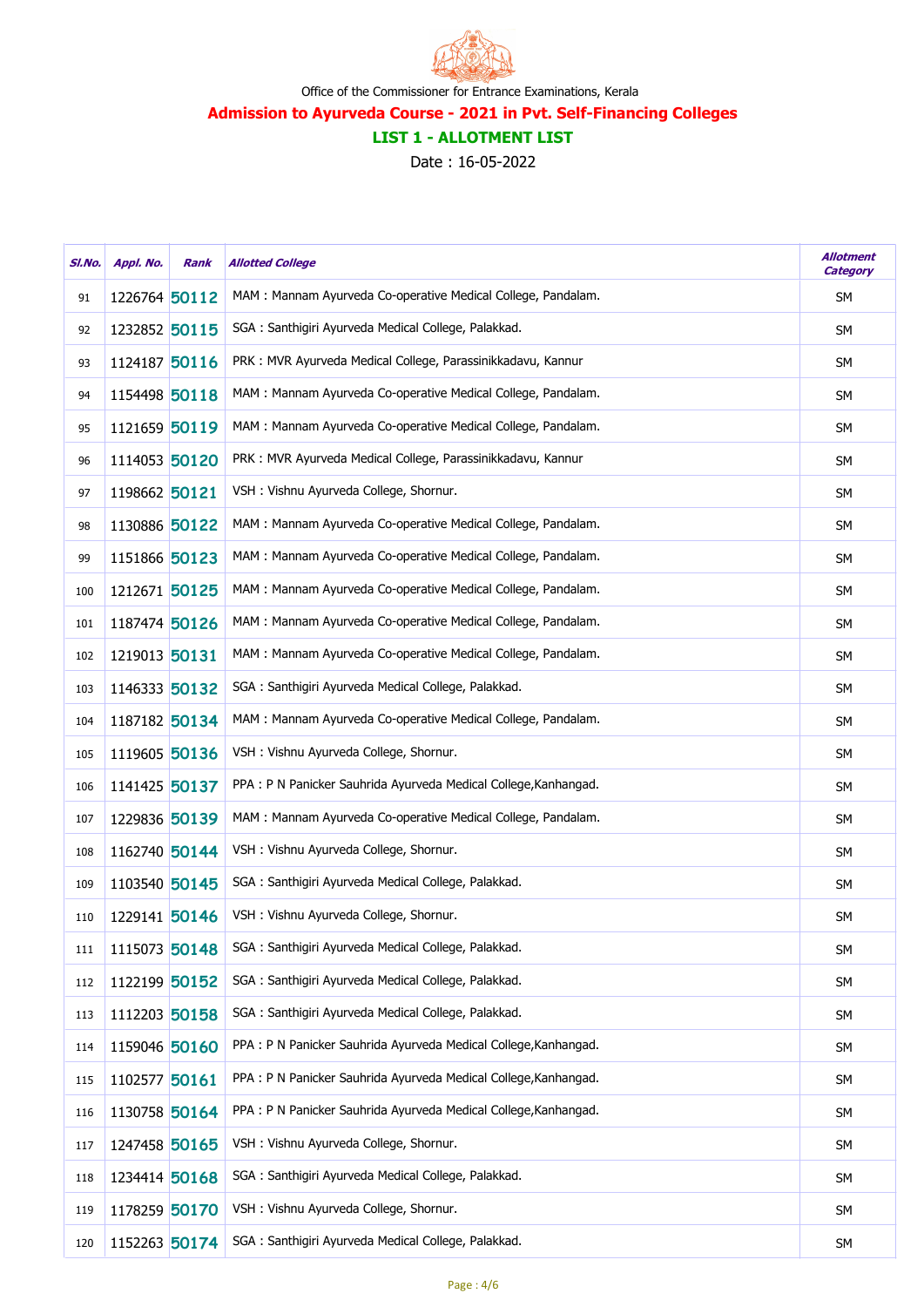

# LIST 1 - ALLOTMENT LIST

| SI.No. | Appl. No.     | Rank | <b>Allotted College</b>                                          | <b>Allotment</b><br><b>Category</b> |
|--------|---------------|------|------------------------------------------------------------------|-------------------------------------|
| 121    | 9100016 50177 |      | VSH: Vishnu Ayurveda College, Shornur.                           | SΜ                                  |
| 122    | 1212650 50178 |      | PPA : P N Panicker Sauhrida Ayurveda Medical College, Kanhangad. | <b>SM</b>                           |
| 123    | 1129884 50179 |      | VSH : Vishnu Ayurveda College, Shornur.                          | SM                                  |
| 124    | 1215914 50182 |      | SGA: Santhigiri Ayurveda Medical College, Palakkad.              | SM                                  |
| 125    | 1129537 50183 |      | VSH : Vishnu Ayurveda College, Shornur.                          | SΜ                                  |
| 126    | 1130822 50185 |      | SGA: Santhigiri Ayurveda Medical College, Palakkad.              | <b>SM</b>                           |
| 127    | 1200531 50186 |      | SGA : Santhigiri Ayurveda Medical College, Palakkad.             | SM                                  |
| 128    | 1116853 50188 |      | SGA: Santhigiri Ayurveda Medical College, Palakkad.              | <b>SM</b>                           |
| 129    | 1163961 50189 |      | SGA : Santhigiri Ayurveda Medical College, Palakkad.             | SΜ                                  |
| 130    | 1117189 50192 |      | PPA : P N Panicker Sauhrida Ayurveda Medical College, Kanhangad. | SM                                  |
| 131    | 1141478 50194 |      | PPA : P N Panicker Sauhrida Ayurveda Medical College, Kanhangad. | SM                                  |
| 132    | 1195475 50196 |      | PPA : P N Panicker Sauhrida Ayurveda Medical College, Kanhangad. | <b>SM</b>                           |
| 133    | 1183115 50197 |      | SGA : Santhigiri Ayurveda Medical College, Palakkad.             | SΜ                                  |
| 134    | 1217064 50198 |      | PPA : P N Panicker Sauhrida Ayurveda Medical College, Kanhangad. | <b>SM</b>                           |
| 135    | 1188304 50199 |      | SGA : Santhigiri Ayurveda Medical College, Palakkad.             | SM                                  |
| 136    | 1140017 50200 |      | PPA : P N Panicker Sauhrida Ayurveda Medical College, Kanhangad. | SM                                  |
| 137    | 1131420 50202 |      | PPA : P N Panicker Sauhrida Ayurveda Medical College, Kanhangad. | SΜ                                  |
| 138    | 1132209 50204 |      | VSH: Vishnu Ayurveda College, Shornur.                           | <b>SM</b>                           |
| 139    | 1156198 50208 |      | PPA : P N Panicker Sauhrida Ayurveda Medical College, Kanhangad. | SΜ                                  |
| 140    | 9100062 50212 |      | VSH: Vishnu Ayurveda College, Shornur.                           | SM                                  |
| 141    | 1181755 50215 |      | VSH : Vishnu Ayurveda College, Shornur.                          | SΜ                                  |
| 142    | 1170433 50216 |      | PPA : P N Panicker Sauhrida Ayurveda Medical College, Kanhangad. | <b>SM</b>                           |
| 143    | 1104420 50217 |      | VSH : Vishnu Ayurveda College, Shornur.                          | SΜ                                  |
| 144    | 1166022 50218 |      | PPA : P N Panicker Sauhrida Ayurveda Medical College, Kanhangad. | <b>SM</b>                           |
| 145    | 1119031 50219 |      | PPA : P N Panicker Sauhrida Ayurveda Medical College, Kanhangad. | SΜ                                  |
| 146    | 1211746 50220 |      | PPA : P N Panicker Sauhrida Ayurveda Medical College, Kanhangad. | SM                                  |
| 147    | 1248328 50225 |      | VSH : Vishnu Ayurveda College, Shornur.                          | SΜ                                  |
| 148    | 1241458 50226 |      | PPA : P N Panicker Sauhrida Ayurveda Medical College, Kanhangad. | <b>SM</b>                           |
| 149    | 1231825 50227 |      | PPA : P N Panicker Sauhrida Ayurveda Medical College, Kanhangad. | SΜ                                  |
| 150    | 1134341 50228 |      | VSH : Vishnu Ayurveda College, Shornur.                          | <b>SM</b>                           |